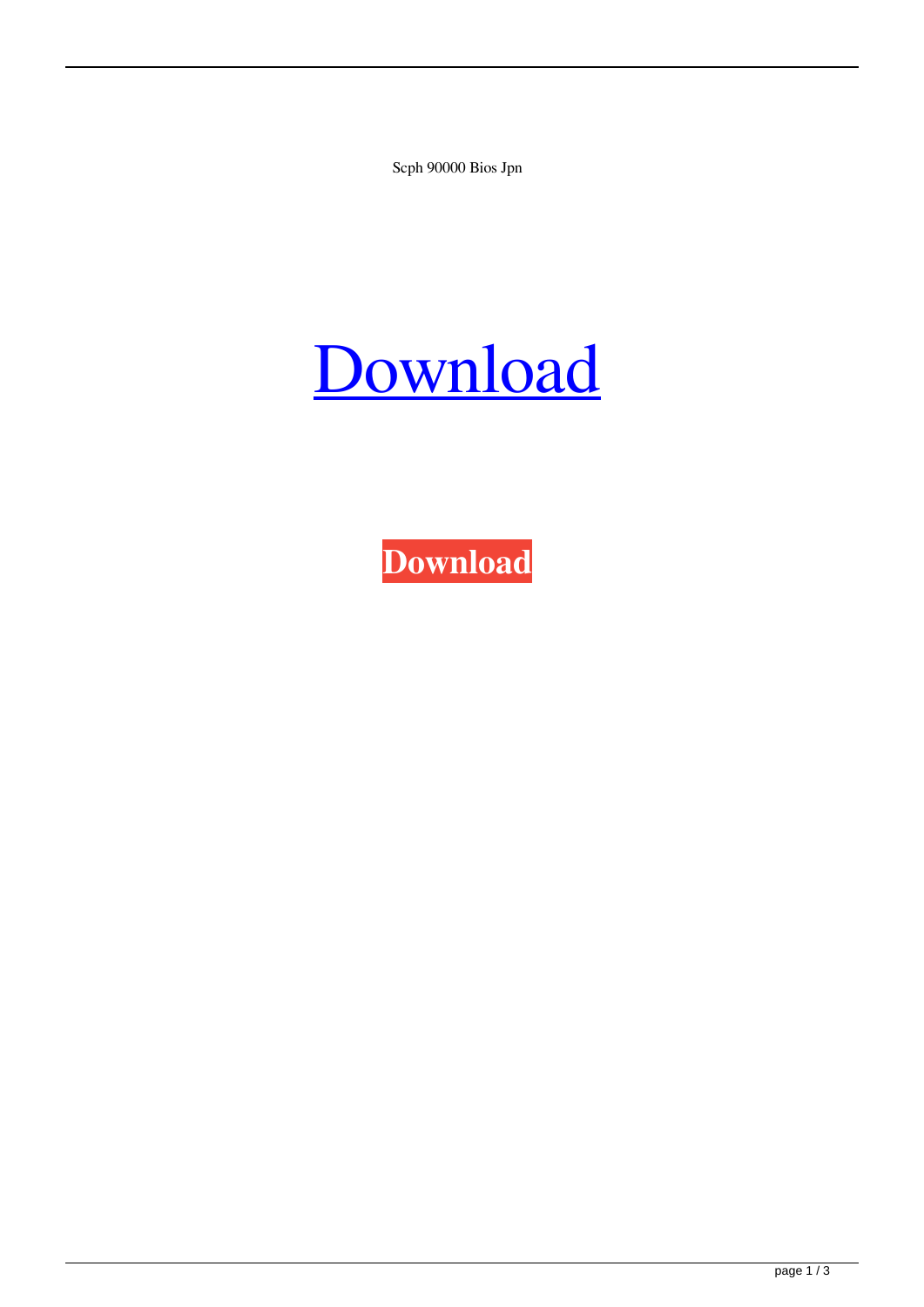It seems that the jpantek x12 has a pnp and not an I2C device, only the rs-232 device. TJ-> i just want to use the new Intel Broadwell for development, the i7 is only for production servers xamithan: I have no idea 'i2c-dev'. OerHeks: yes, I've been reading through the ICL changes to kernel for 4.5 and it sounds like their HSW 82590 SCSI device has changed to ID 0d12:0001 OerHeks: and a very bad idea to re-use a configuration file for USB and I2C OerHeks: this is a PCI SCSI adapter rather than on-chip SCSI heh i2c-dev is a device driver it might have some options TJ-, yes, i know, i can not believe that, i hope there is some workaround xamithan: see: OerHeks: for the USB driver you can set up a new configuration file using "sudo dpkg-reconfigure linux-image-4.5.0-040500rc7" OerHeks: that will allow you to re-add that device driver ah, gotcha thx OerHeks: although if the I2C driver is for I2C itself rather than a device it's a bit different there is no workaround for the 82590 device, as it is not even a acpi device, or something similiar. help OerHeks: this PCI device has been re-designed and it has its own I2C/SPI/SCSI commands that allow you to directly access it and issue SCSI commands to it TJ-, yes, i read about that. So, just remove the USB and i2c drivers from the kernel?